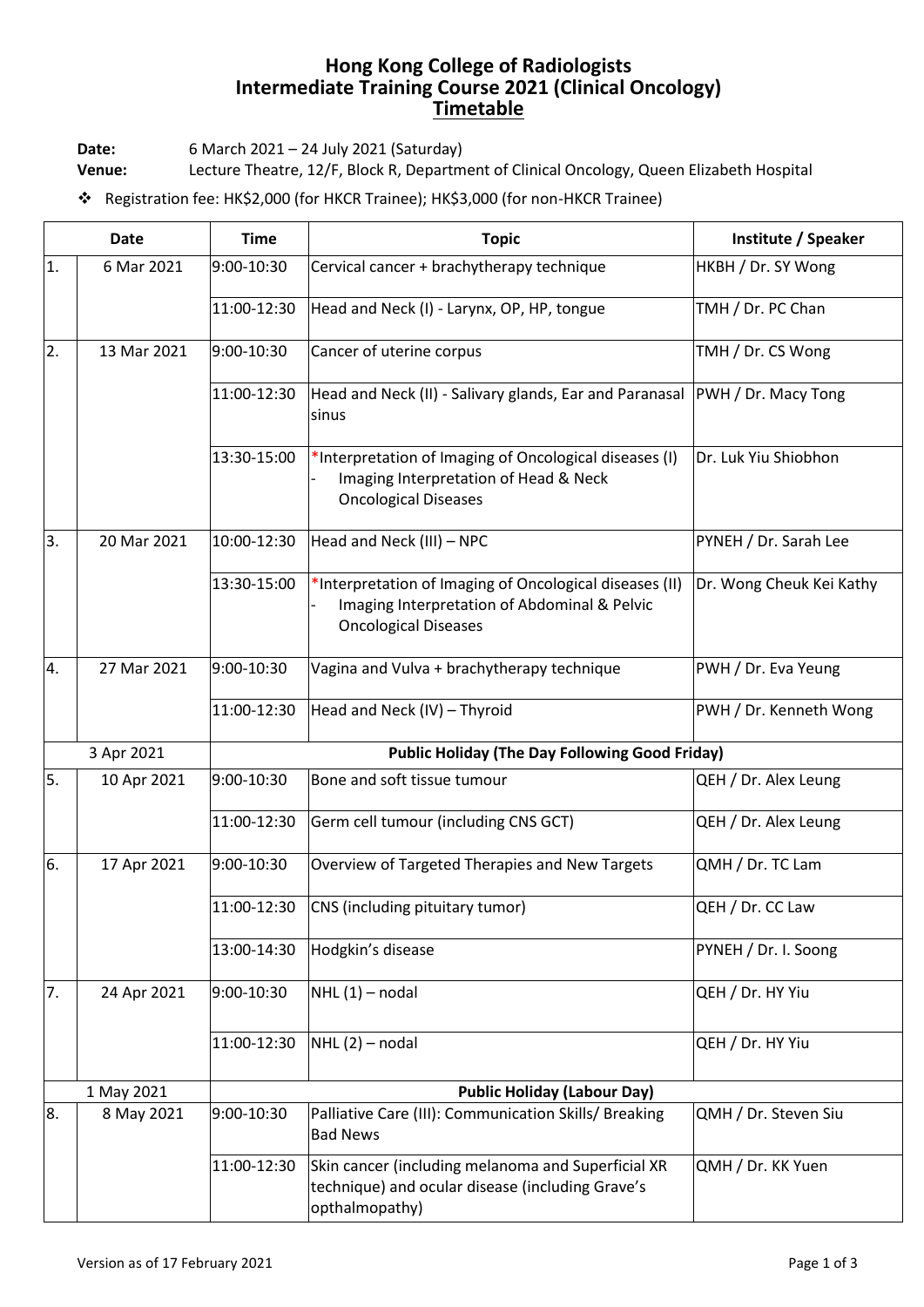## **Hong Kong College of Radiologists Intermediate Training Course 2021 (Clinical Oncology) Timetable**

| <b>Date</b> |             | <b>Time</b> | <b>Topic</b>                                                             | Institute / Speaker        |
|-------------|-------------|-------------|--------------------------------------------------------------------------|----------------------------|
| 9.          | 15 May 2021 | 9:00-10:30  | <b>Early Breast Cancer</b>                                               | PWH / Dr. Joyce Suen       |
|             |             | 11:00-12:30 | <b>Advanced Breast Cancer</b>                                            | PMH / Dr. Carol Kwok       |
| 10.         | 22 May 2021 | 9:00-10:30  | Kidney and bladder                                                       | PYNEH / Dr. K Chan         |
|             |             | 11:00-12:30 | Prostate / CA penis                                                      | PWH / Dr. Daisy Lam        |
| 11.         | 29 May 2021 | 9:00-10:30  | Ovary, fallopian tube & peritoneal cancer                                | QEH / Dr. Irene Kwok       |
|             |             | 11:00-12:30 | Paediatric Tumour                                                        | QMH / Prof. Dora Kwong     |
|             |             | 13:00-14:30 | Plasma cell malignancies                                                 | QEH / Dr. HC Cheng         |
| 12.         | 5 Jun 2021  | 9:00-10:30  | Lung - Advanced stage NSCLC                                              | UCH / Dr. CK Kwan          |
|             |             | 11:00-12:30 | Palliative Care (I): Principle of Palliative Medicine                    | PYNEH / Dr. I Soong        |
| 13.         | 12 Jun 2021 | 9:00-10:30  | Colon, Rectum and Anus (I)                                               | QMH / Dr. CL Chiang        |
|             |             | 11:00-12:30 | Colon, Rectum and Anus (II)                                              | QMH / Dr. CL Chiang        |
| 14.         | 19 Jun 2021 | 9:00-10:30  | Lung - SCLC and Early stage NSCLC                                        | PYNEH / Dr. Michael TY Kam |
|             |             | 11:00-12:30 | Esophagus & Stomach                                                      | QMH / Dr. KO Lam           |
| 15.         | 26 Jun 2021 | 9:00-10:30  | Pathology (1)                                                            | QEH / Dr. John Chan        |
|             |             | 11:00-12:30 | Pathology (2)                                                            | QEH / Dr. John Chan        |
| 16.         | 3 Jul 2021  | 9:00-10:30  | Liver, pancreas and biliary tract                                        | TMH / Dr. SY Yeung         |
|             |             | 11:00-12:30 | Palliative Care (II): Oncological emergencies and<br>symptom management  | TMH / Dr. WY Tin           |
| 17.         | 10 Jul 2021 | 9:00-10:30  | Radiotherapy planning (1): New advancement in<br>planning system         | QEH / Dr. Francis Lee      |
|             |             | 11:00-12:30 | Radiotherapy planning (2): Site specific treatment<br>planning technique | QEH / Dr. Francis Lee      |